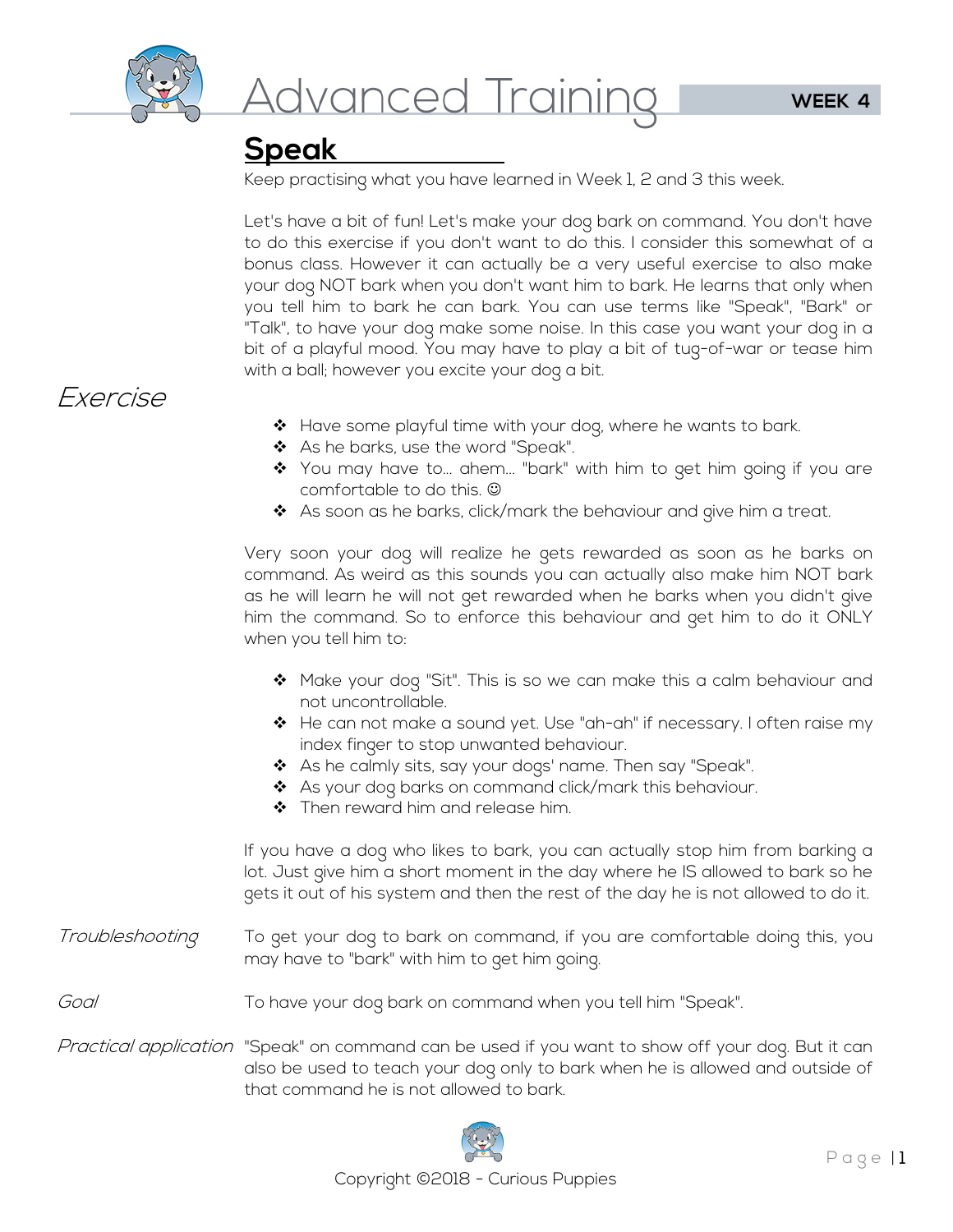

# **Adding Distractions To Stay**

In a previous lesson we taught your dog to "Stay" in the same spot without moving or getting up. Now it's time to add some distractions to that to ensure that he still remains on the same spot without moving or getting up.

#### Exercise

- Start with your dog in the Heel position. ("Beside" you and "Sit").
- \* Then tell your dog to "Lay down".
- $\clubsuit$  Hold your open hand -palm down- in front of him, just above his face and tell your dog to "Stay" - don't move away.
- ◆ He will stay beside you the entire session.
- ❖ Have a toy or a tennis ball in your hand.
- $\div$  Bounce the ball or play with the toy casually in a way that he would want to get up and get the toy, but he must "Stay" and "Leave it".
- If he gets up from the down/stay position say "ah-ah" and "Lay down"/"Stay" and then continue.
- ◆ Click/mark the behaviour, reward him and then release him.

As he gets better at staying increase the excitement of the distraction (squeaky toys, throw toys around him) until he can stay lying down for a while. Gradually build up the duration starting with a few seconds to at least 30 seconds.

Don't walk away from your dog yet. We are expanding on this in a future exercise. Right now he must remain where he is - beside you - and "Stay" and not get up and try to get the ball/toy.

- Troubleshooting For this particular exercise we want your dog to be calm and you need to stay calm as well. Too much excitement will make him get up. We want him to remain in the same position for a while. Using "ah-ah " and calmly repeat the "Stay" command with your hand signal.
- Goal To have your dog "Stay" in the "Lay down" position beside you and not get up no matter what distractions are happening around him.
- Practical application You want to be able to have your dog "Stay" laying down for a while even when things happen around him. You want to be able to increase the time he remains in the "Stay" position over time.